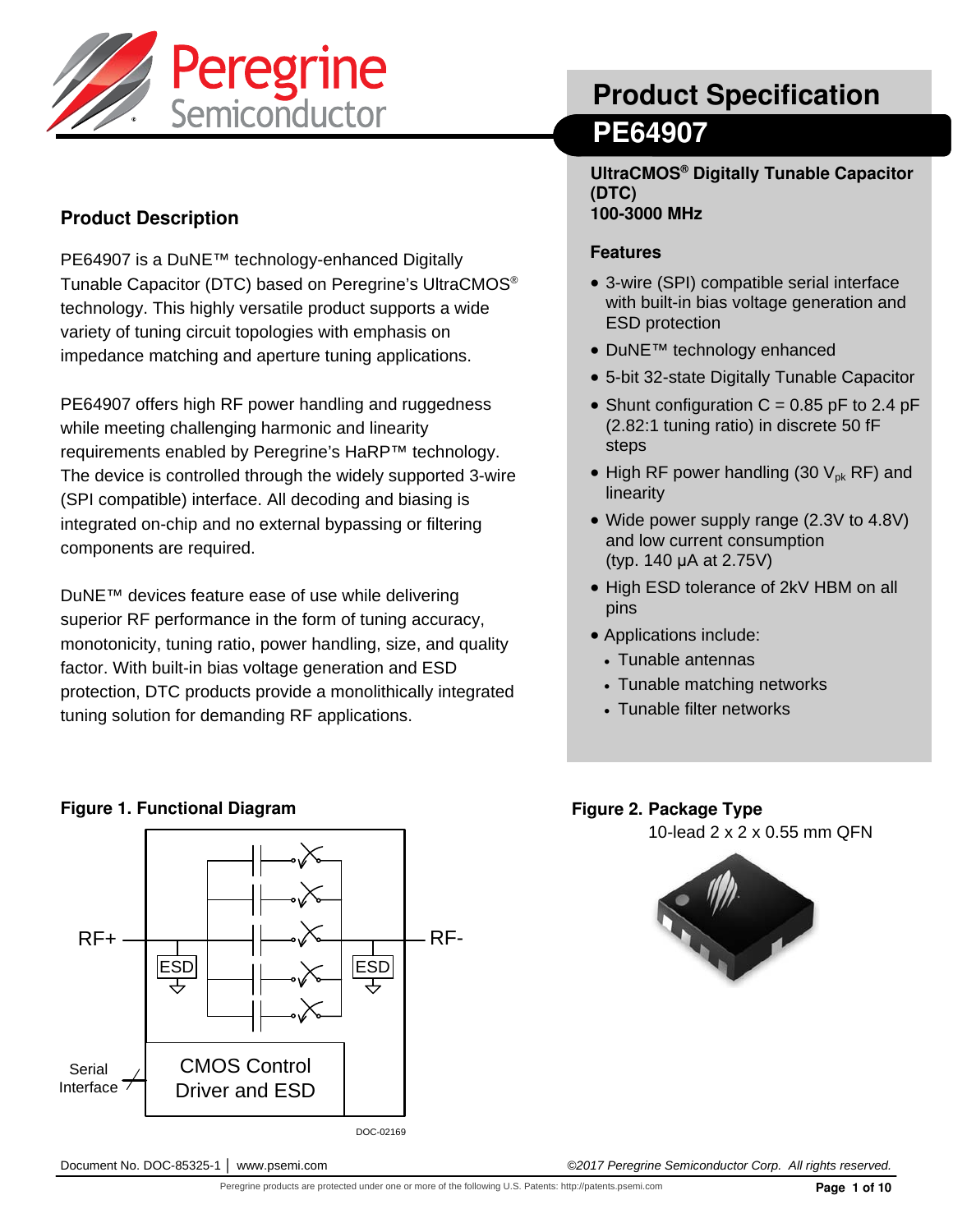

### Table 1. Electrical Specifications @ 25°C, V<sub>DD</sub> = 2.75V (In shunt configuration, RF- connected to GND)

| <b>Parameter</b>                                | Condition                                                                                                         | Min  | Typ        | Max            | Unit       |
|-------------------------------------------------|-------------------------------------------------------------------------------------------------------------------|------|------------|----------------|------------|
| <b>Operating frequency</b>                      |                                                                                                                   | 100  |            | 3000           | <b>MHz</b> |
| Minimum capacitance<br>$(C_{\min})$             | State 00000, 100 MHz                                                                                              | 0.68 | 0.85       | 1.02           | pF         |
| Maximum capacitance<br>$(C_{\text{max}})$       | State 11111, 100 MHz                                                                                              | 1.92 | 2.40       | 2.88           | pF         |
| Tuning ratio                                    | $C_{\text{max}}/C_{\text{min}}$ , 100 MHz                                                                         |      | 2.82:1     |                |            |
| Step size                                       | 5 bits (32 states), 100 MHz                                                                                       |      | 0.050      |                | pF         |
| Quality factor at $C_{min}$ <sup>1</sup>        | 698 - 960 MHz, with $L_s$ removed<br>1710 - 2170 MHz, with $L_s$ removed                                          |      | 41<br>37   |                |            |
| Quality Factor at $C_{\text{max}}$ <sup>1</sup> | 698 - 960 MHz, with L <sub>s</sub> removed<br>1710 - 2170 MHz, with $L_s$ removed                                 |      | 34<br>16   |                |            |
| Self resonant frequency                         | <b>State 00000</b><br><b>State 11111</b>                                                                          |      | 8.3<br>3.5 |                | GHz        |
| Harmonics <sup>2</sup>                          | 2fo, 3fo: 698 - 915 MHz; $P_{IN}$ +34 dBm, 50 $\Omega$<br>2fo, 3fo: 1710 - 1910 MHz; P <sub>IN</sub> +32 dBm, 50Ω |      |            | $-36$<br>$-36$ | dBm<br>dBm |
| IMD <sub>3</sub>                                | Bands I, II, V/VIII, +20 dBm CW @ TX freq,<br>-15 dBm CW @ 2Tx-Rx freq, $50\Omega$                                |      |            | $-105$         | dBm        |
| Third order intercept point<br>(IP3)            | Shunt configuration derived from IMD3 spec<br>$IP3 = (2P_{TX} + P_{block} - IMD3)/2$                              |      | 65         |                | dBm        |
| Switching time <sup>3,4</sup>                   | State change to 10/90% delta capacitance between any two states                                                   |      |            | 12             | μs         |
| Start-up time $3$                               | Time from $V_{DD}$ within specification to all performances within specification                                  |      |            | 70             | μs         |
| Wake-up time <sup>3,4</sup>                     | State change from Standby mode to RF state to all performances within specification                               |      |            | 70             | μs         |

Notes: 1. Q for a shunt DTC based on a series RLC equivalent circuit

Q = X<sub>c</sub> / R = (X - X<sub>L</sub>) / R, where X = X<sub>L</sub> + X<sub>c</sub> , X<sub>L</sub> = 2\*pi\*f\*L, X<sub>c</sub> = -1 / (2\*pi\*f\*C), which is equal to removing the effect of parasitic inductance L<sub>s</sub><br>2. In shunt between 50Ω ports. Pulsed RF input with 4620

3. DC path to ground at RF— must be provided to achieve specified performance

4. State change activated on falling edge of SEN following data word

*©2017 Peregrine Semiconductor Corp. All rights reserved.* Document No. DOC-85325-1 │ UltraCMOS® RFIC Solutions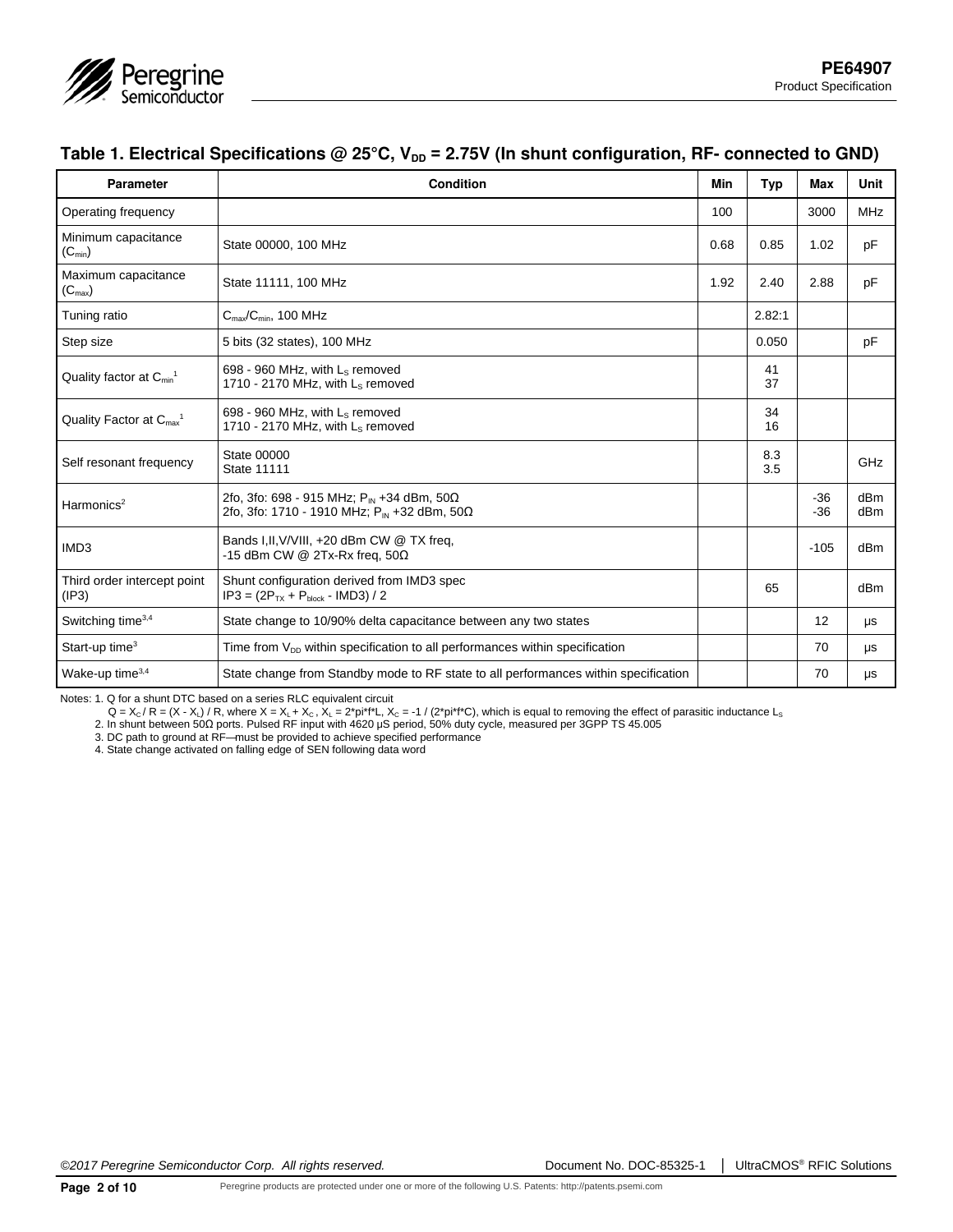

#### **Figure 3. Pin Configuration (Top View)**



#### **Table 2. Pin Descriptions**

| Pin# | <b>Pin Name</b> | <b>Description</b>                                    |  |
|------|-----------------|-------------------------------------------------------|--|
| 1    | RF-             | Negative RF port <sup>1</sup>                         |  |
| 2    | RF-             | Negative RF port <sup>1</sup>                         |  |
| 3    | GND             | Ground <sup>2</sup>                                   |  |
| 4    | $V_{DD}$        | Power supply pin                                      |  |
| 5    | SCL             | Serial interface clock input                          |  |
| 6    | <b>SEN</b>      | Serial interface latch enable input                   |  |
| 7    | <b>SDA</b>      | Serial interface data input                           |  |
| 8    | $RF+$           | Positive RF port <sup>1</sup>                         |  |
| 9    | $RF+$           | Positive RF port <sup>1</sup>                         |  |
| 10   | GND             | Ground <sup>2</sup>                                   |  |
| Pad  | GND             | Exposed pad: ground for proper operation <sup>2</sup> |  |

Notes: 1. For optimal performance, recommend typing Pins 1-2 and Pins 8-9 together on PCB

2. For optimal performance, recommend tying Pins 3, 10, and exposed ground pad together on PCB

#### **Moisture Sensitivity Level**

The Moisture Sensitivity Level rating for the PE64907 in the 10-lead 2 x 2 x 0.55 mm QFN package is MSL1.

#### **Table 3. Operating Ranges**

| Parameter                                                                  | Symbol                | Min  | <b>Typ</b> | <b>Max</b>     | Unit       |
|----------------------------------------------------------------------------|-----------------------|------|------------|----------------|------------|
| Supply voltage                                                             | $V_{DD}$              | 2.30 | 2.75       | 4.80           | V          |
| Supply current ( $V_{DD}$ = 2.75V)                                         | <b>I<sub>DD</sub></b> |      | 140        | 200            | μA         |
| Standby current ( $V_{DD} = 2.75V$ )                                       | <b>I<sub>DD</sub></b> |      | 25         |                | μA         |
| Control voltage high                                                       | V <sub>IH</sub>       | 1.2  | 1.8        | 3.1            | V          |
| Control voltage low                                                        | Vır.                  | 0    | 0          | 0.57           | v          |
| RF input power $(50\Omega)^1$<br>698 - 915 MHz<br>1710 - 1910 MHz          |                       |      |            | $+34$<br>$+32$ | dBm<br>dBm |
| Peak operating RF voltage <sup>2</sup><br>$V_P$ to $V_M$<br>$V_P$ to RFGND |                       |      |            | 30<br>30       | Vpk<br>Vpk |
| Operating temperature range                                                | $T_{OP}$              | -40  | $+25$      | $+85$          | °C         |
| Storage temperature range                                                  | ${\sf T}_{\rm ST}$    | -65  | $+25$      | $+150$         | °C         |

Notes: 1. Maximum power available from 50Ω source. Pulsed RF input with 4620 μS period, 50% duty cycle, measured per 3GPP TS 45.005 measured in shunt between 50Ω ports, RF- connected to GND

 2. Node voltages defined per Equivalent Circuit Model Schematic (*Figure 13*). When DTC is used as a part of reactive network, impedance transformation may cause the internal RF voltages ( $V_P$ ,  $V_M$ ) to exceed peak operating RF voltage even with specified RF input power levels. For operation above about +20 dBm (100 mW), the complete RF circuit must be simulated using actual input power and load conditions, and internal node voltages (V<sub>P</sub>, V<sub>M</sub> in *Figure 13*) monitored to not exceed 30  $V_{nk}$ 

#### **Table 4. Absolute Maximum Ratings**

| <b>Parameter/Condition</b>   | <b>Symbol</b> | Min | Max  | Unit |
|------------------------------|---------------|-----|------|------|
| ESD Voltage HBM <sup>1</sup> | V ESD         |     | 2000 |      |

Note 1: Human Body Model (MIL-STD-883 Method 3015.7)

Exceeding absolute maximum ratings may cause permanent damage. Operation should be restricted to the limits in the Operating Ranges table. Operation between operating range maximum and absolute maximum for extended periods may reduce reliability.

#### **Electrostatic Discharge (ESD) Precautions**

When handling this UltraCMOS<sup>®</sup> device, observe the same precautions that you would use with other ESD-sensitive devices. Although this device contains circuitry to protect it from damage due to ESD, precautions should be taken to avoid exceeding the specified rating.

#### **Latch-Up Avoidance**

Unlike conventional CMOS devices, UltraCMOS® devices are immune to latch-up.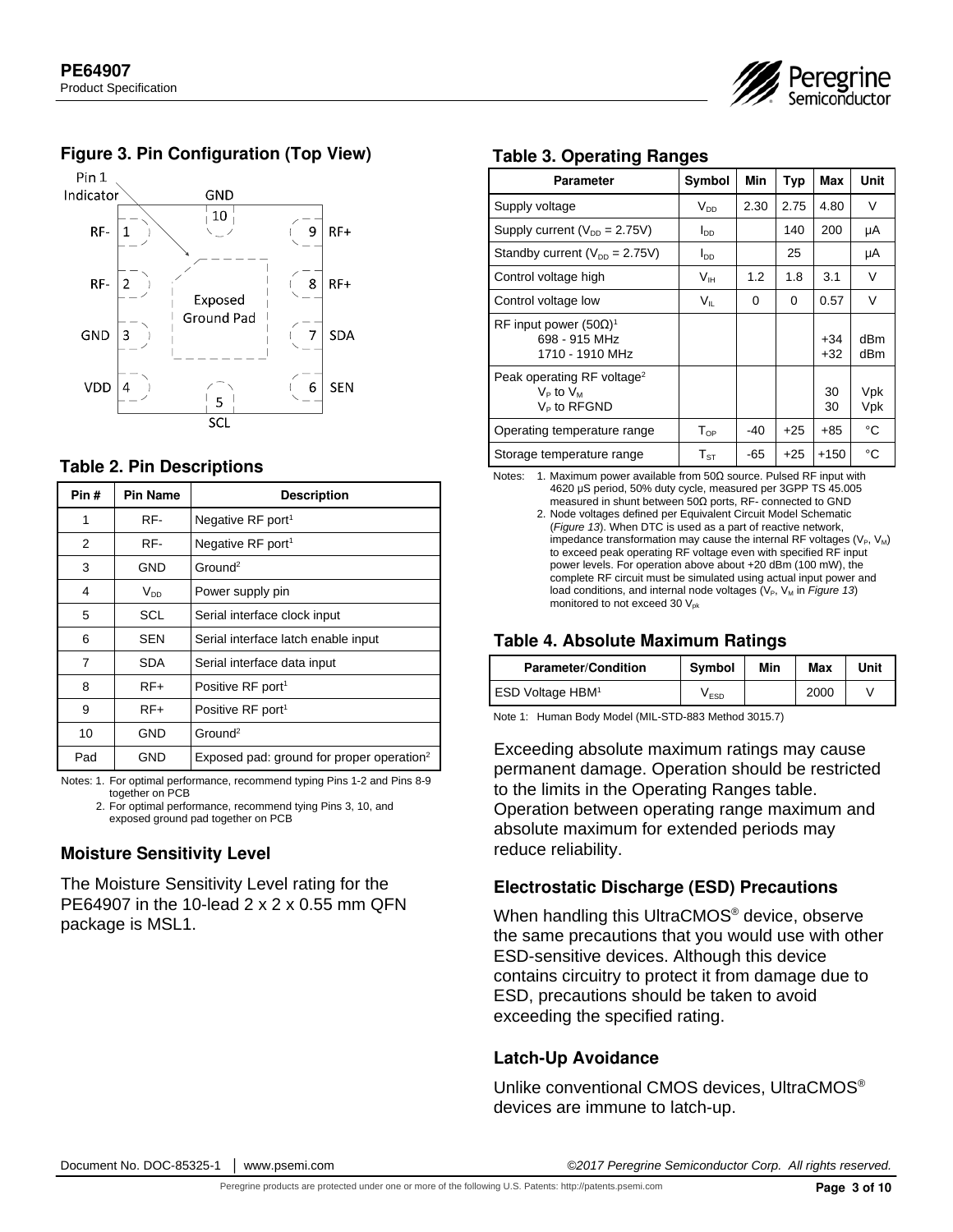

#### **Performance Plots @ 25°C and 2.75V unless otherwise specified**

**Figure 4. Measured Shunt C (@ 100 MHz) vs State** 



**Figure 6. Measured Step Size vs State (frequency)** 



**Figure 8. Measured Shunt Q vs Frequency (major states)**



#### Figure 5. Measured Shunt S<sub>11</sub> (major states)







**Figure 9. Measured Shunt Q vs State**

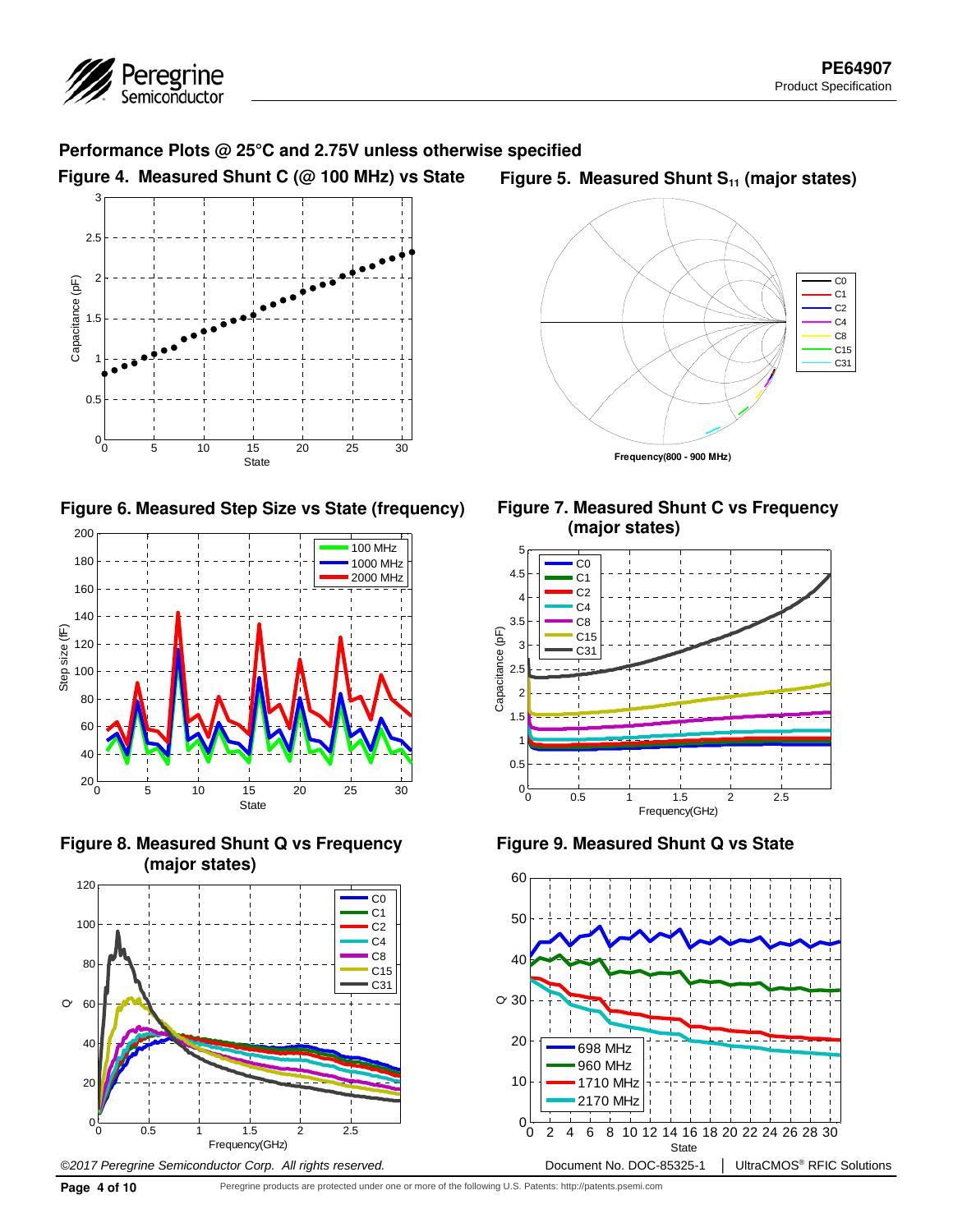

#### **Serial Interface Operation and Sharing**

The PE64907 is controlled by a three wire SPIcompatible interface with enable active high. As shown in *Figure 10*, the serial master initiates the start of a telegram by driving the SEN (Serial Enable) line high. Each bit of the 8-bit telegram (MSB first in) is clocked in on the rising edge of SCL (Serial Clock), as shown in *Table 5* and *Figure 10*. Transitions on SDA (Serial Data) are allowed on the falling edge of SCL. The DTC activates the data on the falling edge of SEN. The DTC does not count how many bits are clocked and only maintains the last 8 bits it received.

More than 1 DTC can be controlled by one interface by utilizing a dedicated enable (SEN) line for each DTC. SDA, SCL, and  $V_{DD}$  lines may be shared as shown in *Figure 11*. Dedicated SEN lines act as a chip select such that each DTC will only respond to serial transactions intended for them. This makes each DTC change states sequentially as they are programmed.



| b7             | b <sub>6</sub> | b <sub>5</sub>   | b <sub>4</sub> | b3 | b <sub>2</sub> | b1 | b0             |
|----------------|----------------|------------------|----------------|----|----------------|----|----------------|
| 0 <sup>1</sup> | 0 <sup>1</sup> | STB <sup>2</sup> | d4             | d3 | d2             | d1 | d <sub>0</sub> |
| MSB (first in) |                |                  |                |    |                |    | LSB (last in)  |

**Table 5. 8-Bit Serial Programming Register Map Figure 11. Recommended Bus Sharing**

Notes: 1. These bits are reserved and must be written to 0 for proper operation 2. The DTC is active when low (set to 0) and in low-current stand-by mode when high (set to 1)

#### **Table 6. Serial Interface Timing Characteristics**

 $V_{DD} = 2.75V$ , -40 °C < T<sub>A</sub> < +85 °C, unless otherwise specified

| Symbol                        | <b>Parameter</b>                    | Min  | Max | <b>Unit</b> |
|-------------------------------|-------------------------------------|------|-----|-------------|
| $\mathsf{t}_{\texttt{SCL}}$   | Serial Clock Period                 | 38.4 |     | ns          |
| $t_{SCLL}$                    | <b>SCL Low Time</b>                 | 13.2 |     | ns          |
| $t_{\scriptstyle\text{SCLH}}$ | <b>SCL High Time</b>                | 13.2 |     | ns          |
| t <sub>R</sub>                | SCL, SDA, SEN Rise Time             |      | 6.5 | ns          |
| tF                            | SCL, SDA, SEN Fall Time             |      | 6.5 | ns          |
| $t_{\text{ESU}}$              | SEN rising edge to SCL rising edge  | 19.2 |     | ns          |
| $t_{\text{FHD}}$              | SCL rising edge to SEN falling edge | 19.2 |     | ns          |
| $t_{DSU}$                     | SDA valid to SCL rising edge        | 13.2 |     | ns          |
| $t_{\text{DHD}}$              | SDA valid after SCL rising edge     | 13.2 |     | ns          |
| $t_{EOW}$                     | SEN falling edge to SEN rising edge | 38.4 |     | ns          |



Document No. DOC-85325-1 │ www.psemi.com *©2017 Peregrine Semiconductor Corp. All rights reserved.* 

Peregrine products are protected under one or more of the following U.S. Patents: http://patents.psemi.com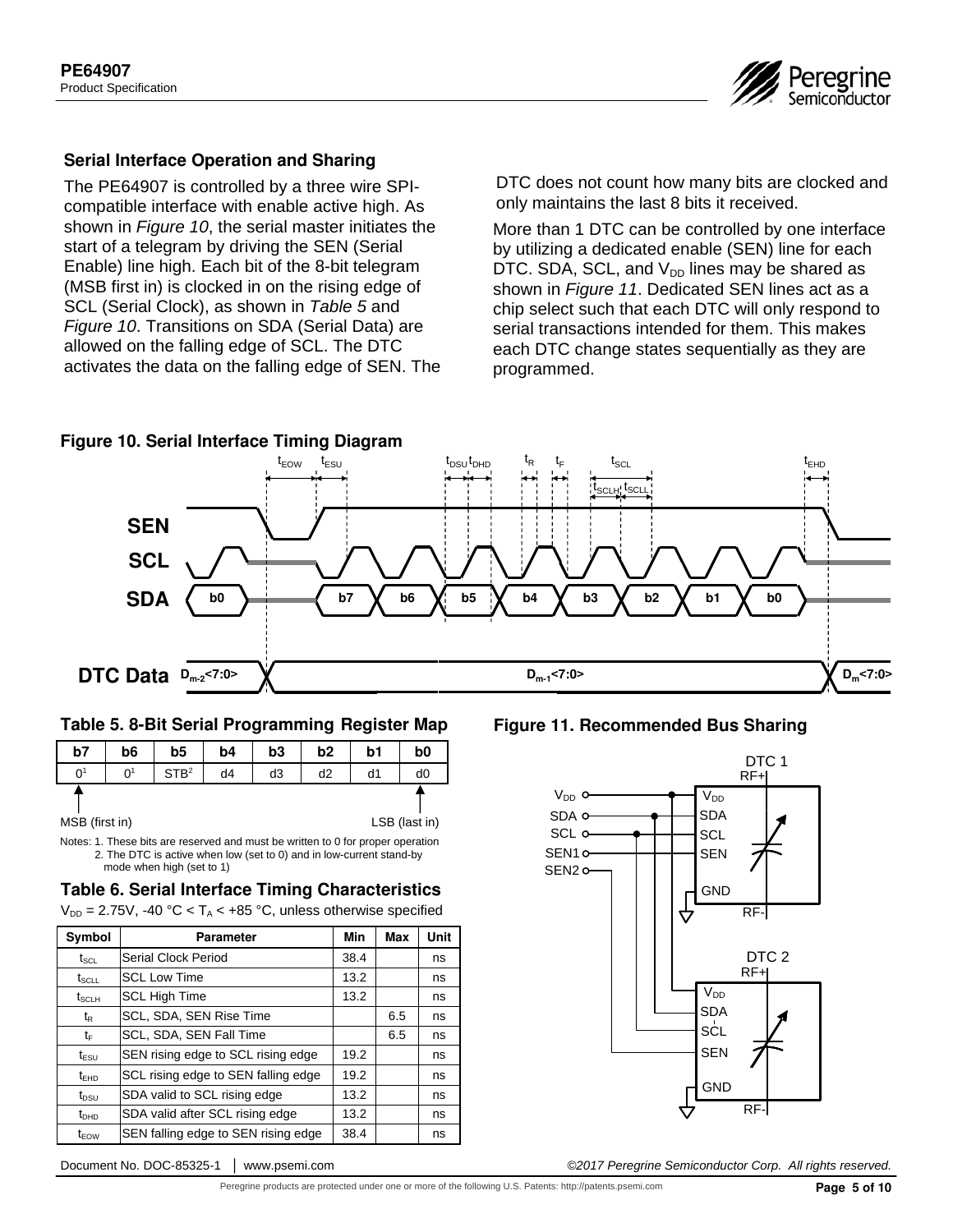



#### **Equivalent Circuit Model Description**

The DTC Equivalent Circuit Model includes all parasitic elements and is accurate in both series and shunt configurations, reflecting physical circuit behavior accurately and providing very close correlation to measured data. It can easily be used in circuit simulation programs.

For  $V_P$  and  $V_M$  max operating limits, refer to *Table 3*.

#### **Figure 12. Equivalent Circuit Model Schematic**



#### **Table 7. Equivalent Circuit Model Parameters**

| Variable    | <b>Equation</b> (state = $0, 1, 231$ ) | Unit |
|-------------|----------------------------------------|------|
| $C_{\rm S}$ | $0.056*state + 0.38$                   | pF   |
| $R_{\rm S}$ | $20/(state+20/(state+0.7))+0.7$        |      |
| $R_{P1}$    | 8+state                                |      |
| $R_{P2}$    | 25000+3*state^3                        | Ω    |
| $C_{P1}$    | $-0.0061*state + 0.47$                 | рF   |
| $C_{P2}$    | $0.0096*state + 0.61$                  | pF   |
| Ls          | 0.35                                   | nН   |

#### **Table 8. Equivalent Circuit Data**

| <b>State</b> |       | <b>DTC Core</b> |                                                          | <b>Parasitic Elements</b>                  |          |          |
|--------------|-------|-----------------|----------------------------------------------------------|--------------------------------------------|----------|----------|
| Hex          | Bin   | <b>Dec</b>      | $\mathsf{C}_\mathrm{s}\left[\mathsf{p}\mathsf{F}\right]$ | $\mathsf{R}_\mathrm{s}\left[\Omega\right]$ | $C_{P1}$ | $C_{P2}$ |
| 0x00         | 00000 | 0               | 0.38                                                     | 1.40                                       | 0.47     | 0.61     |
| 0x01         | 00001 | 1               | 0.44                                                     | 2.27                                       | 0.46     | 0.62     |
| 0x02         | 00010 | 2               | 0.49                                                     | 2.83                                       | 0.46     | 0.63     |
| 0x03         | 00011 | 3               | 0.55                                                     | 3.08                                       | 0.45     | 0.64     |
| 0x04         | 00100 | 4               | 0.60                                                     | 3.12                                       | 0.45     | 0.65     |
| 0x05         | 00101 | 5               | 0.66                                                     | 3.05                                       | 0.44     | 0.66     |
| 0x06         | 00110 | 6               | 0.72                                                     | 2.93                                       | 0.43     | 0.67     |
| 0x07         | 00111 | 7               | 0.77                                                     | 2.78                                       | 0.43     | 0.68     |
| 0x08         | 01000 | 8               | 0.83                                                     | 2.64                                       | 0.42     | 0.69     |
| 0x09         | 01001 | 9               | 0.88                                                     | 2.51                                       | 0.42     | 0.70     |
| 0x0A         | 01010 | 10              | 0.94                                                     | 2.39                                       | 0.41     | 0.71     |
| 0x0B         | 01011 | 11              | 1.00                                                     | 2.27                                       | 0.40     | 0.72     |
| 0x0C         | 01100 | 12              | 1.05                                                     | 2.17                                       | 0.40     | 0.73     |
| 0x0D         | 01101 | 13              | 1.11                                                     | 2.08                                       | 0.39     | 0.73     |
| 0x0E         | 01110 | 14              | 1.16                                                     | 2.00                                       | 0.38     | 0.74     |
| 0x0F         | 01111 | 15              | 1.22                                                     | 1.93                                       | 0.38     | 0.75     |
| 0x10         | 10000 | 16              | 1.28                                                     | 1.86                                       | 0.37     | 0.76     |
| 0x11         | 10001 | 17              | 1.33                                                     | 1.80                                       | 0.37     | 0.77     |
| 0x12         | 10010 | 18              | 1.39                                                     | 1.75                                       | 0.36     | 0.78     |
| 0x13         | 10011 | 19              | 1.44                                                     | 1.70                                       | 0.35     | 0.79     |
| 0x14         | 10100 | 20              | 1.50                                                     | 1.65                                       | 0.35     | 0.80     |
| 0x15         | 10101 | 21              | 1.56                                                     | 1.61                                       | 0.34     | 0.81     |
| 0x16         | 10110 | 22              | 1.61                                                     | 1.57                                       | 0.34     | 0.82     |
| 0x17         | 10111 | 23              | 1.67                                                     | 1.54                                       | 0.33     | 0.83     |
| 0x18         | 11000 | 24              | 1.72                                                     | 1.51                                       | 0.32     | 0.84     |
| 0x19         | 11001 | 25              | 1.78                                                     | 1.48                                       | 0.32     | 0.85     |
| 0x1A         | 11010 | 26              | 1.84                                                     | 1.45                                       | 0.31     | 0.86     |
| 0x1B         | 11011 | 27              | 1.89                                                     | 1.42                                       | 0.31     | 0.87     |
| 0x1C         | 11100 | 28              | 1.95                                                     | 1.40                                       | 0.30     | 0.88     |
| 0x1D         | 11101 | 29              | 2.00                                                     | 1.37                                       | 0.29     | 0.89     |
| 0x1E         | 11110 | 30              | 2.06                                                     | 1.35                                       | 0.29     | 0.90     |
| 0x1F         | 11111 | 31              | 2.12                                                     | 1.33                                       | 0.28     | 0.91     |

*©2017 Peregrine Semiconductor Corp. All rights reserved.* Document No. DOC-85325-1 │ UltraCMOS® RFIC Solutions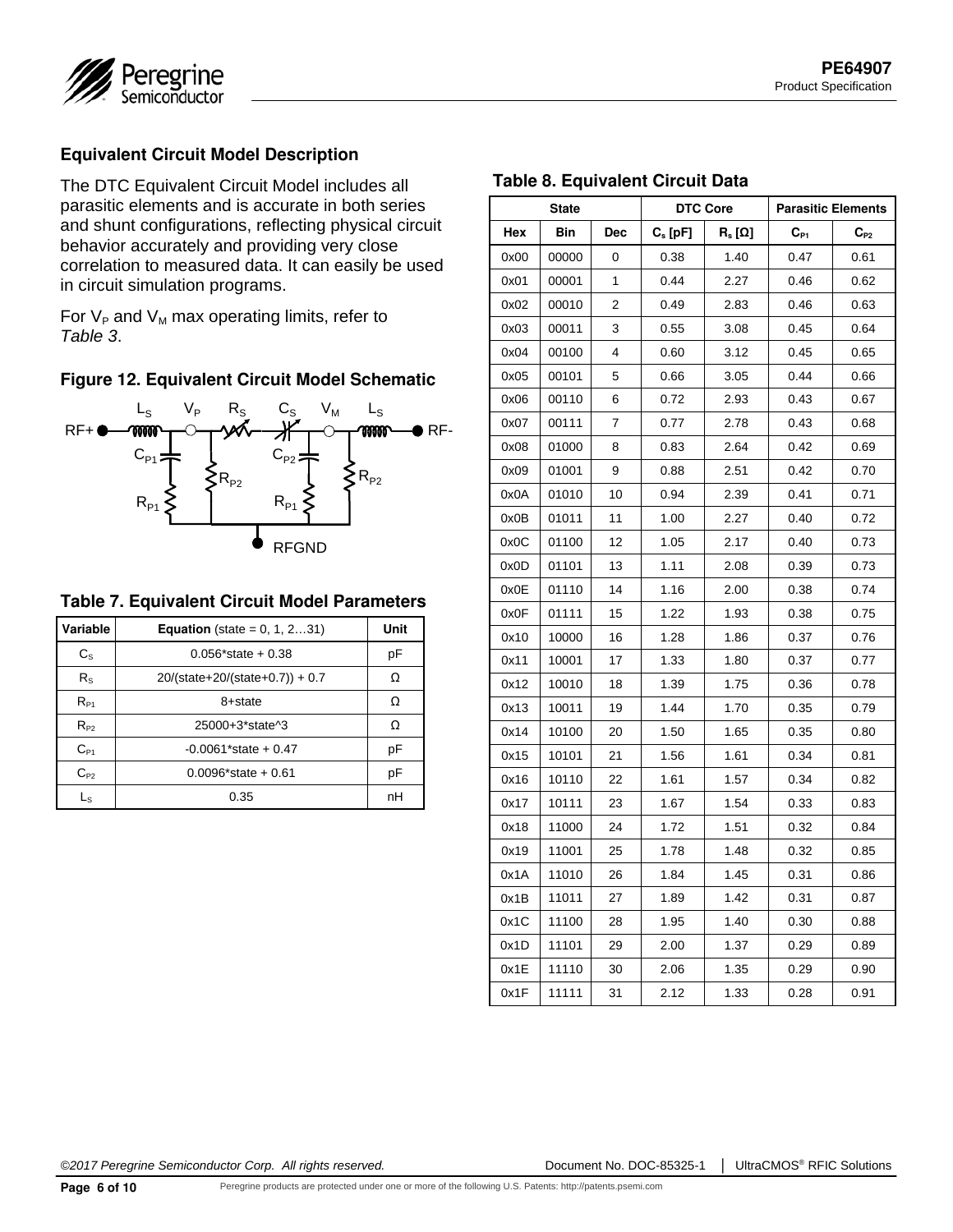

#### **Series Operation**

In Series configuration, the effective capacitance between  $RF+$  and  $RF-$  ports is represented by  $C_s$ and tuning ratio as  $C_{\text{Smax}}/C_{\text{Smin}}$ .

#### **Figure 13. Effective Capacitance Diagram**



Shunt Configuration (looking into RF+ when RF- is grounded) will have higher total capacitance at RF+ due to parallel combination of Cs with parasitic capacitance  $C_{P1}$  ( $C_S + C_{P1}$ ), as demonstrated in *Figure 14* and *Table 9.*







| Configuration       | <b>Effective</b><br>Capacitance | $C_{min}$<br>$(s)$ (state 0) | $C_{\text{max}}$<br>(state <sub>31</sub> ) | <b>Tuning</b><br>Ratio |
|---------------------|---------------------------------|------------------------------|--------------------------------------------|------------------------|
| Series (RF+ to RF-) | $\mathsf{C}_{\mathrm{S}}$       | 0.38                         | 2.12                                       | 5.58:1                 |
| Shunt (RF+ to GND)  | $C_8 + C_{P1}$                  | 0.85                         | 2.4                                        | 2.82:1                 |

 $S_{11}$  and  $S_{21}$  for series configuration is illustrated in *Figures 15* and 16.  $S_{21}$  includes mismatch and dissipative losses and is not indicative of tuning network loss. Equivalent Circuit Model can be used for simulation of tuning network loss.

Figure 15. Measured Series S<sub>11</sub>/S<sub>22</sub> (major states)







When the DTC is used as a part of a reactive network, impedance transformation may cause the internal RF voltages ( $V_P$  and  $V_M$  in *Figure 12*) to exceed peak operating RF voltage. The complete RF circuit must be simulated using actual input power and load conditions to ensure neither  $V_P$  nor  $V_M$  exceeds 30 Vpk.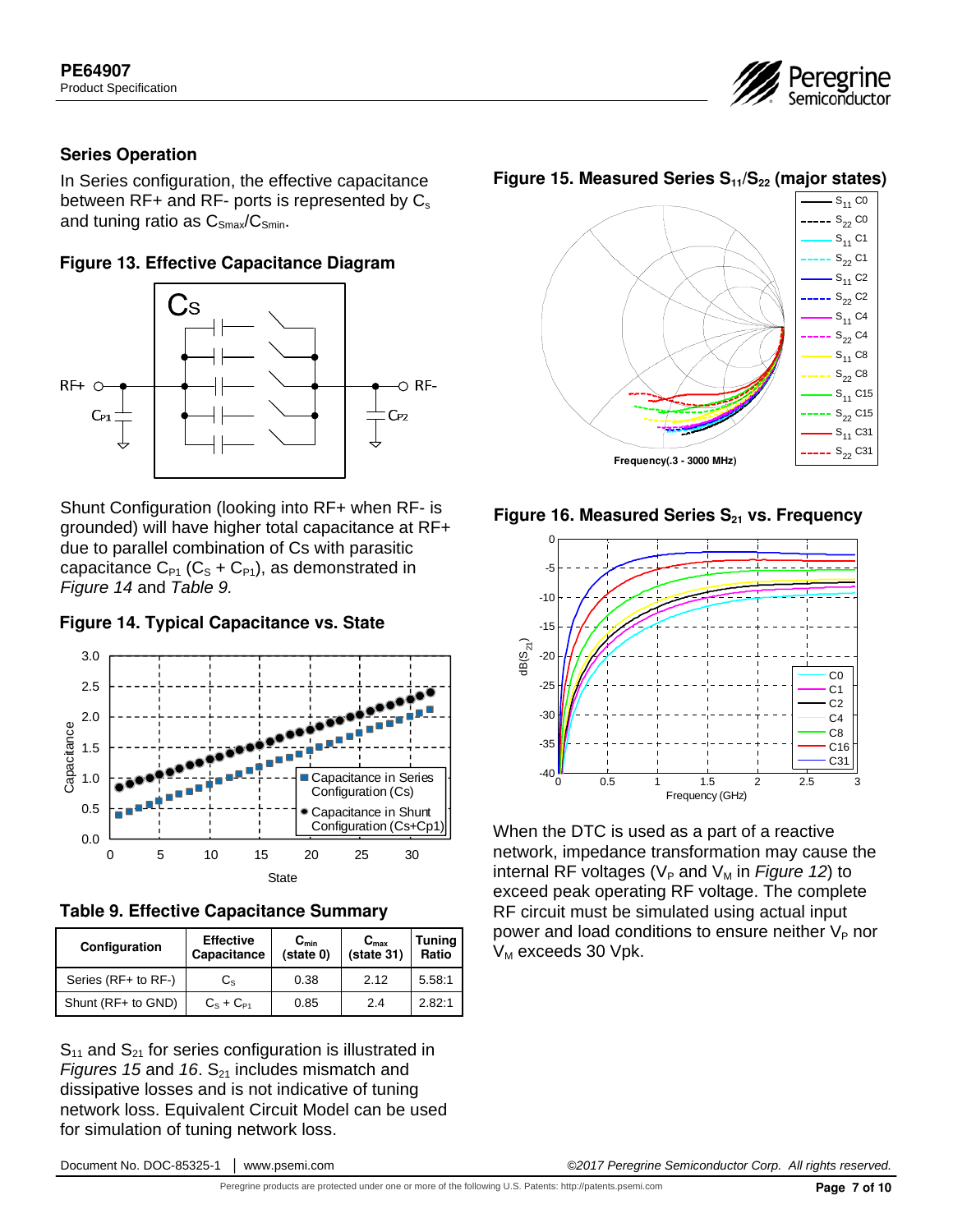

#### **Layout Recommendations**

For optimal results, place a ground fill directly under the DTC package on the PCB. Layout isolation is desired between all control and RF lines. When using the DTC in a shunt configuration, it is important to make sure the RF-pin is solidly grounded to a filled ground plane. Ground traces should be as short as possible to minimize inductance. A continuous ground plane is preferred on the top layer of the PCB. When multiple DTCs are used together, the physical distance between them should be minimized and the connection should be as wide as possible to minimize series parasitic inductance.

#### **Figure 17. Recommended Schematic of Multiple DTCs**



#### **Figure 18. Recommended Layout of Multiple DTCs**



#### **Evaluation Board**

The 101-0675 Evaluation Board (EVB) was designed for accurate measurement of the DTC impedance and loss. Two configurations are available: 1 Port Shunt (J3) and 2 Port Shunt (J4, J5). Three calibration standards are provided. The open (J2) and short (J1) standards (104 ps delay) are used for performing port extensions and accounting for electrical length and transmission line loss. The Thru (J9, J10) standard can be used to estimate PCB transmission line losses for scalar de-embedding of the 2 Port Series configuration (J4, J5).

The board consists of a 4 layer stack with 2 outer layers made of Rogers 4350B ( $ε<sub>r</sub> = 3.48$ ) and 2 inner layers of FR4 ( $ε<sub>r</sub> = 4.80$ ). The total thickness of this board is 62 mils (1.57 mm). The inner layers provide a ground plane for the transmission lines. Each transmission line is designed using a coplanar waveguide with ground plane (CPWG) model using a trace width of 32 mils (0.813 mm), gap of 15 mils (0.381 mm), and a metal thickness of 1.4 mils (0.051 mm).

#### **Figure 19. Evaluation Board Layout**

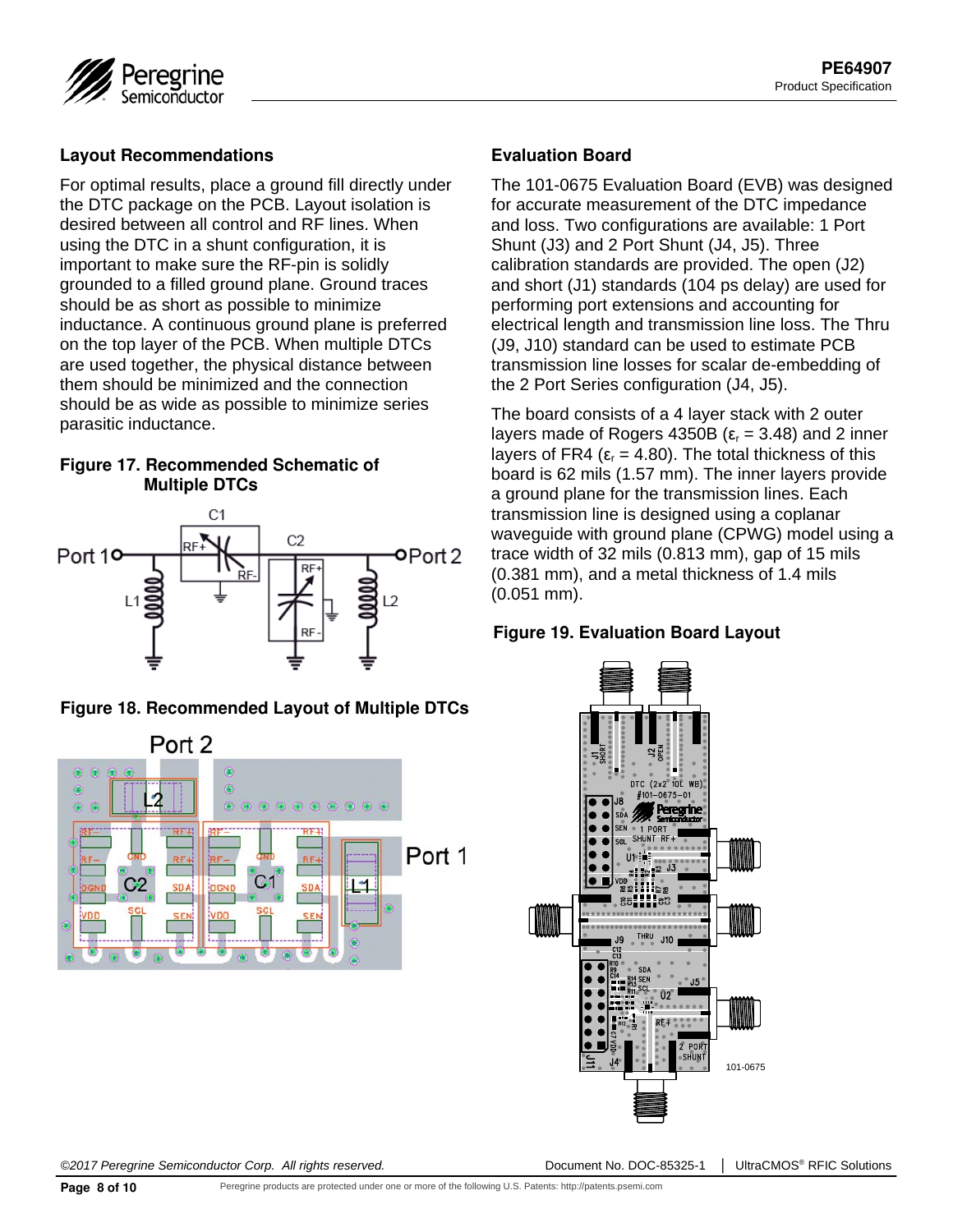

#### **Figure 20. Package Drawing**

10-lead 2 x 2 x 0.55 mm QFN



**Figure 21. Top Marking Specifications** 



| <b>Marking Spec</b><br>Symbol | Package<br><b>Marking</b> | <b>Definition</b>                                                       |  |  |
|-------------------------------|---------------------------|-------------------------------------------------------------------------|--|--|
| РP                            | DH*                       | Part number marking for PE64907                                         |  |  |
| ΖZ                            | $00 - 99$                 | Last two digits of lot code                                             |  |  |
| γ<br>$0 - 9$                  |                           | Last digit of year, starting from 2009<br>(0 for 2010, 1 for 2011, etc) |  |  |
| ww                            | 01-53                     | Work week                                                               |  |  |

17-0112

\* Note: (PP), the package marking specific to the PE64906, is shown in the figure instead of the standard Peregrine package marking symbol (P)